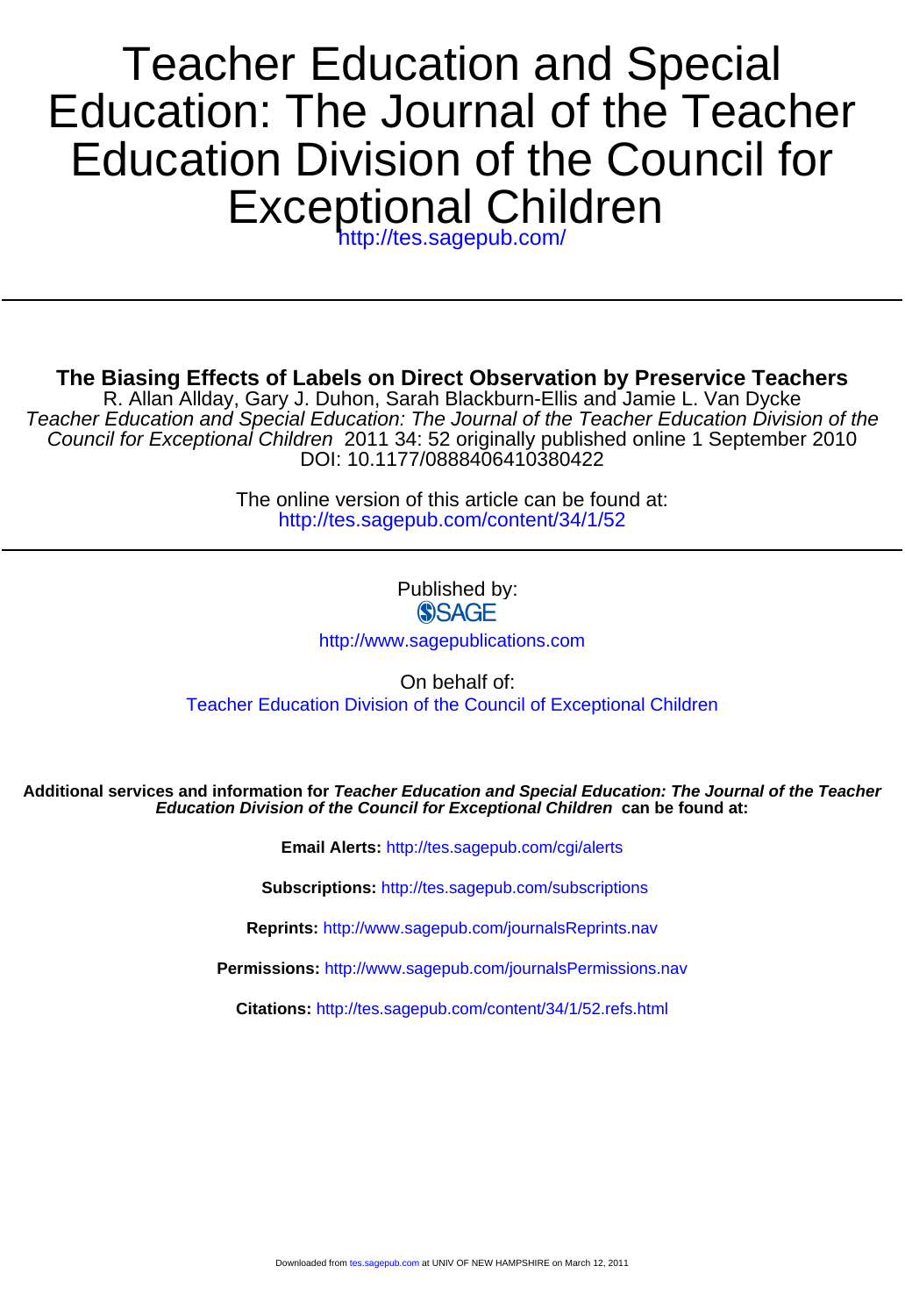# **The Biasing Effects of Labels on Direct Observation by Preservice Teachers**

Teacher Education and Special Education 34(1) 52–58 © 2011 Teacher Education Division of the Council for Exceptional Children Reprints and permission: sagepub.com/journalsPermissions.nav DOI: 10.1177/0888406410380422 http://tese.sagepub.com



# **R. Allan Allday<sup>1</sup>, Gary J. Duhon<sup>1</sup>, Sarah Blackburn-Ellis1 , and Jamie L. Van Dycke1**

#### **Abstract**

Observational bias can significantly affect results attained through observation. This study focused on 122 preservice teacher educators who conducted a structured observation, using momentary time sampling procedures with 10-second intervals, to measure student on-task and off-task behaviors. The experimental variable altered was the exceptionality label of the observed student to determine if the label would have a biasing effect. Labels used were oppositional defiant disorder, attention deficit hyperactivity disorder, and gifted/talented. Results suggest that an exceptionality label (i.e., oppositional defiant disorder) significantly affects observed behavior. Practical implications of the study are discussed.

#### **Keywords**

labeling, bias, preservice teachers, observation

Approximately 13.5% of school-age children receive special education services as a result of a disability (U.S. Department of Education, 2010). Many of these disabilities result in behavioral problems that manifest in the school setting and have a significantly harmful effect on academic functioning (Barkley, DuPaul, & McMurray, 1990; Cole, 1990). To remediate behavioral problems, school-based personnel often observe the child using structured direct observations. A structured direct observation refers to measurement procedures in which behaviors are systematically measured and classified, resulting in data concerning not only the behavior but also the antecedent and consequent events occurring. These observational data have proved useful in identifying functional relationships and developing interventions to remediate behavioral concerns (Hanley, Iwata, & McCord, 2003).

### *Effect of Labels on Observations*

School personnel often make judgments and form expectations for a student with a disability based on disability label or other information received from other school personnel, before they ever observe or interact directly with the student (Carroll & Reppucci, 1978; Fogel & Nelson, 1983). This is referred to as labeling bias, which is the expectation that people may develop toward a person who has been given a particular label (Fox & Stinnett, 1996). Labeling children has resulted in

1 Oklahoma State University, Stillwater, Oklahoma, USA

**Corresponding Author:**

R. Allan Allday, Oklahoma State University, 249 Willard Hall, Stillwater, OK 74078, USA Email: allan.allday@okstate.edu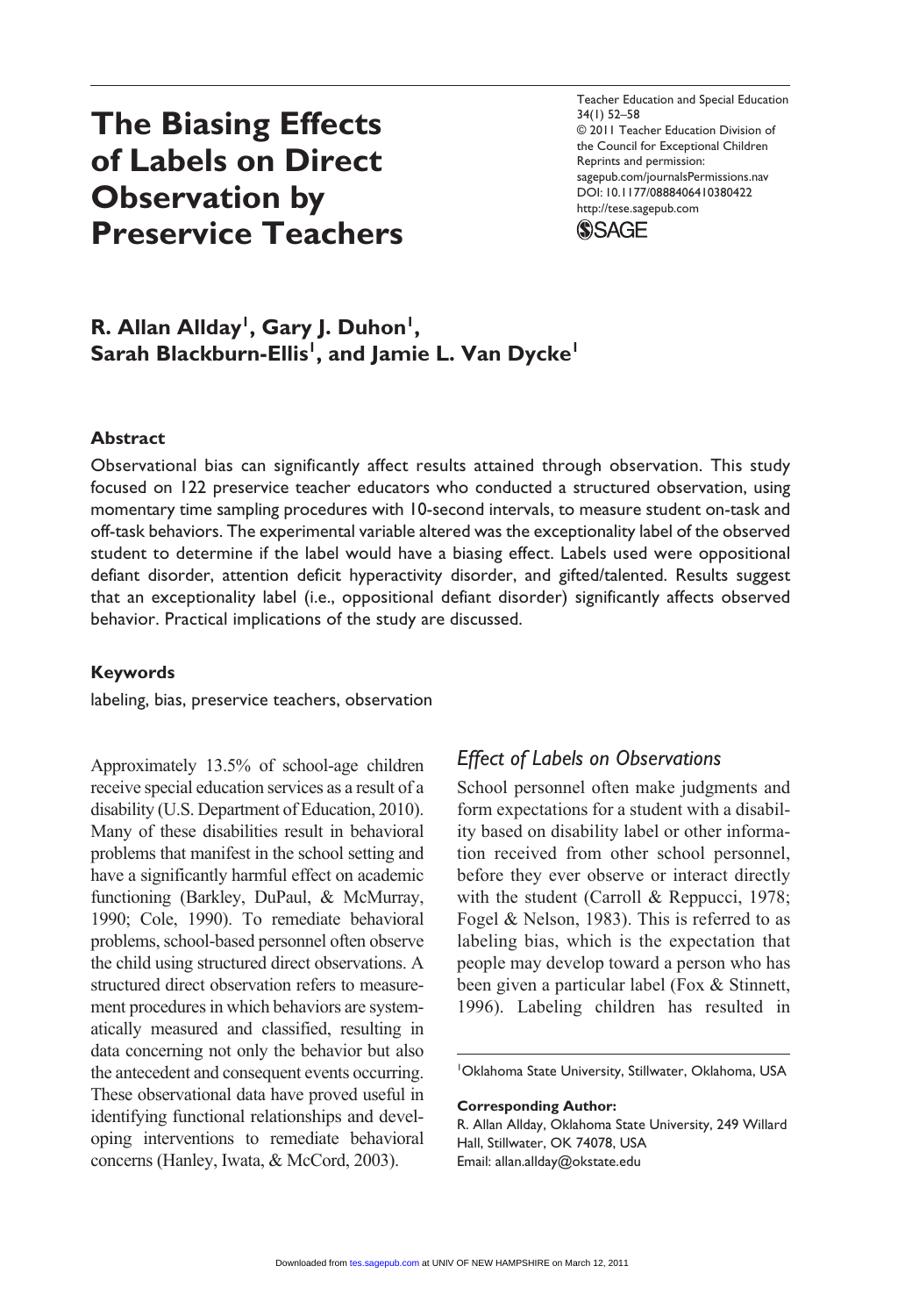differential expectations for the one being labeled (Brophy & Good, 1970; Cooper, Findley, & Good, 1982; Rosenthal & Jacobson, 1968).

Although the use of labels was initially linked with positive intention in special education, they have been shown to hinder the success of children receiving special education services (Field, Hoffman, St. Peter, & Sawilowsky, 1992; Foster & Ysseldyke, 1976). In many cases, a child is evaluated, assigned a label, and then treated differently as a result of this label (Carroll & Reppucci, 1978; Fogel & Nelson, 1983). School personnel can interpret the label negatively and might presume that a student is incapable of being as successful as students without labels (Field et al., 1992; Foster & Ysseldyke, 1976; Rosenthal & Jacobson, 1968).

Research has shown that school personnel expect a student with a label to perform more poorly on a variety of educational and social tasks than "normal" students (Gillung & Rucker, 1977), and labels such as *emotional disturbance* elicit more negative evaluations than other labels (Levin, Arluke, & Smith, 1982; Ysseldyke & Foster, 1978). However, labels may not inevitably have a negative effect; it is possible that labels such as *gifted*  and *talented* may bias expectations in the opposite direction. Ultimately, if biasing information like a label is presented prior to an observation, the observation itself may become biased and the accuracy of the observation could be reduced.

#### *Preservice Teachers and Bias*

Preservice teacher education students will be in a position, usually within 4 years, to make clinical decisions based on observed behavior; therefore, it is imperative to ensure that these individuals enter the field aware of potential biasing factors. Errors caused by biases could have a detrimental effect on future outcomes of certain students because of a bias the teacher may use in assessing student functioning.

Little research has examined the effects of labels on direct observation of student behavior by preservice teachers. Foster, Algozzine, and Ysseldyke (1980) had practicing and preservice teachers view a video of a student completing tasks and then rate the student using a referral instrument. Participants were told that the student was either "normal" or diagnosed as "emotionally disturbed." Findings suggested that both practicing and preservice teachers were biased by the label of emotionally disturbed. Preservice teachers actually rated the emotionally disturbed student more positive than practicing teachers. This finding illuminates the fact that bias exists prior to entering the classroom and suggests that biasing effects may become more impacting as experience is gained.

## *Teacher Gender and Bias*

Researchers have studied the effects of bias based on teacher gender on mathematics achievement (Li, 1999) and grading policies (Klein, 2004). Sideridis, Antoniou, and Padeliadu (2008) found that male teachers were more than twice as likely as female teachers to identify a student with a learning disability. Wooldridge and Richman (1985) suggested that female teachers are more likely to punish male than female students due to behavioral challenges; however, Klein (2004) found that male teachers were more susceptible to biasing factors when rating student behavior. Bias may be affected by teacher gender; hence, it is important to determine if teacher gender has a biasing effect on direct observation of behavior.

Since observations are a widely used assessment method among professionals (Hintze & Matthews, 2004), accuracy of these observations must be examined to ensure reliability and validity. Thus, it is important to understand the effect of biasing events, such as the introduction of a label, on the accuracy of direct observations. The purpose of this study was twofold. First, this study examined the effect of exceptionality labels during a structured direct observation. It was hypothesized that specific labels would bias the behavioral observation. Second, this study attempted to determine if label bias was evident in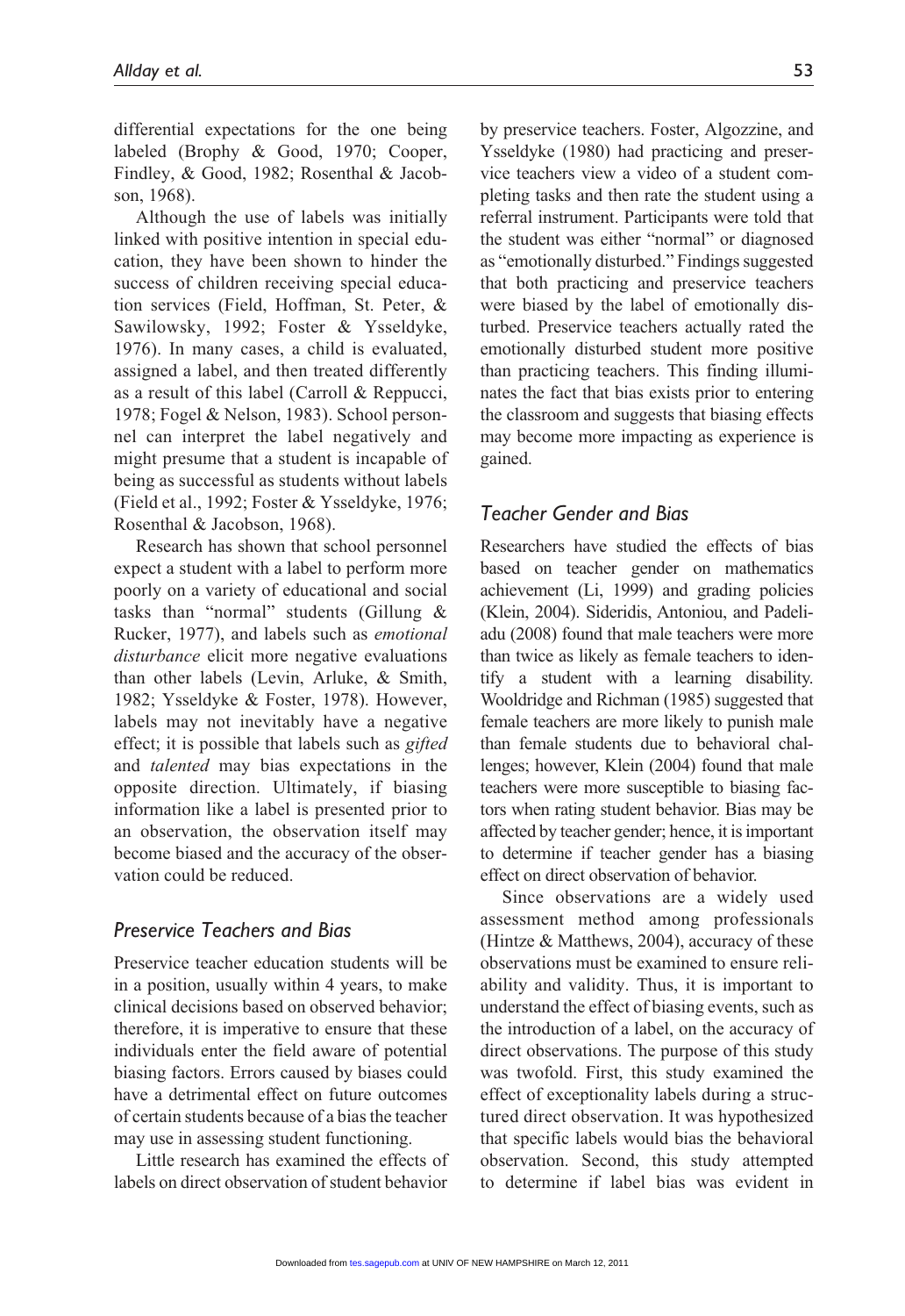preservice teachers and if teacher gender affected the bias.

# **Method**

#### *Participants*

Undergraduate education majors enrolled in a general special education course were asked to participate in the study. A total of 122 students from two sections of the course participated in the training—67 and 55, respectively. The group included 58% female participants and 42% male participants. Participants' major fields of study included elementary education (21%), secondary education (39%), speech pathology (7%), agricultural education (21%), and noncertification education majors (13%). Seniors made up 28% of the sample, whereas juniors and sophomores made up 57% and 15%, respectively.

#### *Data Collection*

Data collection forms designed for this study included a first page that collected demographic data. The second page provided the operational definitions of on- and off-task behaviors, followed by a page that included three time sampling grids used for practice observations. The fourth page included the time sampling grid used for the experimental data collection with the operational definitions listed below the grid.

Data were collected using momentary time sampling procedures with 10-second intervals. Data were collected for on-task and offtask behaviors using an operational definition from Simpson (1979; see Table 1). Time sampling grids containing 18 intervals (3 minutes total) were used for coded behavior. On-task behavior was coded as +, whereas off-task behavior was coded as 0.

#### *Procedures*

Upon obtaining verbal consent, students received a brief training (approximately 30 minutes; e.g., Behets, 1993; Lakes & Hoyt, 2009) concerning the intentions and methods of

|          | Table I. Operational Definition of Behavioral |  |
|----------|-----------------------------------------------|--|
| Category |                                               |  |

| Category | Operational definition                                                                                                                                                                                                                                                                        |  |  |
|----------|-----------------------------------------------------------------------------------------------------------------------------------------------------------------------------------------------------------------------------------------------------------------------------------------------|--|--|
| On-task  | • Listening to instructions<br>• Doing what the teacher instructed<br>• Making eye contact with the task or<br>the teacher when either is required<br>• Seeking help in the proper manner<br>(e.g., raising hand)<br>• Being in the proper geographical<br>location (e.g., being in seat when |  |  |
| Off-task | seat work is required)<br>• Not doing what the teacher<br>instructed<br>• Not making eye contact with<br>teacher or task when either is<br>required<br>• Not following directions<br>• Not in the proper geographical                                                                         |  |  |

momentary time sampling procedures. Students were also taught to recognize the operationally defined behaviors and were instructed on how to complete the data collection forms. Although this level of training is considered low (Volpe, DiPerna, Hintze, & Shapiro, 2005), it is consistent with both similar studies (i.e., Lakes & Hoyt, 2009) and training requirements for commonly used tools such as the Student Observation System (SOS) within the Behavior Assessment System for Children–2nd Edition (BASC-2; Reynolds & Kamphaus, 2004). In addition, many classroom teachers receive little instruction on completing behavioral observations, yet they are, at times, required to conduct observations. The level of training provided in the current study would, in many cases, be more extensive than what most practicing teachers receive.

Following this training, students were presented with a series of three practice videos (3 minutes in length; 18 intervals) that identified the target student while providing no additional information. Following each video, students totaled on-task and off-task intervals and were given opportunities to ask questions concerning data collection. Upon completion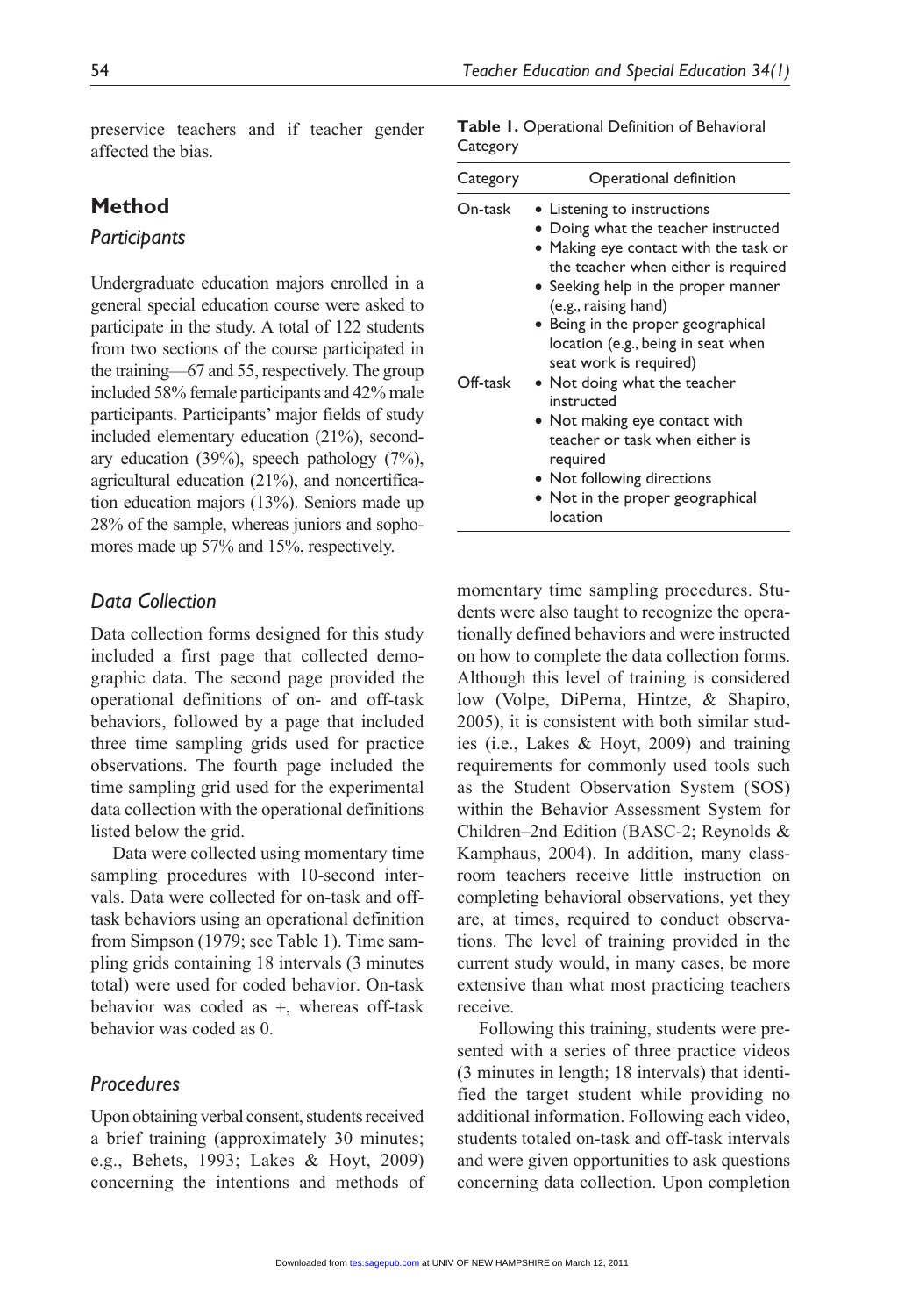of practice videos, students were assigned to experimental groups using "numbered heads." This method was chosen because students of similar majors and gender sat in proximity to each other. Using numbered heads allowed for better dispersion of majors and gender.

Participants were clustered into groups of (a) no exceptionality identified, (b) exceptionality identified as attention deficit hyperactivity disorder (ADHD), (c) exceptionality identified as oppositional defiant disorder (ODD), and (d) exceptionality identified as gifted and talented. Participants from three groups were asked to exit, whereas the other remained in the room for data collection. Videos were presented in the following order: ADHD, gifted and talented, control, and ODD. A research assistant was posted outside the observation room to ensure that participants did not communicate the information presented through the video.

Data collection included watching a 3-minute video. All groups watched the same video, which provided students with information on who was being observed (i.e., a male Caucasian student) and, in the case of the experimental groups, the exceptionality being observed. This information was presented as a voicedover text rolling marquee.

#### *Interobserver Agreement (IOA)*

The lead authors coded each practice video independently to determine intervals of onand off-task behaviors. The lead authors have extensive training in conducting direct observation and have conducted direct observations in practical and research settings. These authors had an IOA of 94% (17 of 18 intervals) in coding the videos used in this study. For participant data to be used in this study, the participant had to attain at least an IOA of 75%. This standard of reliability was used to ensure that participants were adequately trained in using the observation system (Volpe et al., 2005). Each training video was examined to determine the level of IOA. IOA was determined by interval measure (i.e., number of agreements divided by number of co-observations).

| <b>Table 2.</b> Mean Number of Intervals Recorded |
|---------------------------------------------------|
| and Standard Deviations for On-Task and Off-Task  |
| Behavior Based on Identified Exceptionality Label |

| Exceptionality  | n  | On-task    | Off-task    |
|-----------------|----|------------|-------------|
| Control         | 27 | 4.59(2.33) | 12.93(3.04) |
| ODD             | 26 | 3.88(2.32) | 14.04(2.52) |
| <b>ADHD</b>     | 27 | 4.67(2.13) | 13.33(2.13) |
| Gifted/talented | 24 | 5.83(2.88) | 12.17(2.88) |

Note: Standard deviations are in parentheses. ODD = oppositional defiant disorder; ADHD = attention deficit hyperactivity disorder.

Of the 122 participants, a total of 106 met the minimum IOA on the third training video. Their data were used in data analysis.

# **Results**

Mean results of the observation are shown in Table 2. A two-way analysis of variance (ANOVA)  $(4 \times 2)$  was conducted to determine the effects of exceptionality label and observer gender on ratings of observed offtask behavior. Results indicate that an exceptionality label significantly affected observers when rating off-task behavior,  $F(3, 96) = 3.81$ ,  $p = .01$ ,  $\eta^2 = .11$ , specifically for ODD  $(M = 14.04)$  and gifted/talented  $(M = 12.17)$ . The interaction effect between exceptionality label and observer gender was approaching significance ( $p = .056$ ). Other observer demographics did not produce statistically significant results for off-task behaviors.

# **Discussion**

The purpose of the present study was to determine if bias exists, based on exceptionality label, in structured behavioral observations of preservice teacher educators. Results of the present study suggest that observational biases exist with preservice educators. Participants in the current study poorly rated the student identified as ODD while rating the other labels higher. Although the label of emotional disturbance was not used in this research, the use of a highly correlated term (i.e., ODD) produced significant findings that are consistent with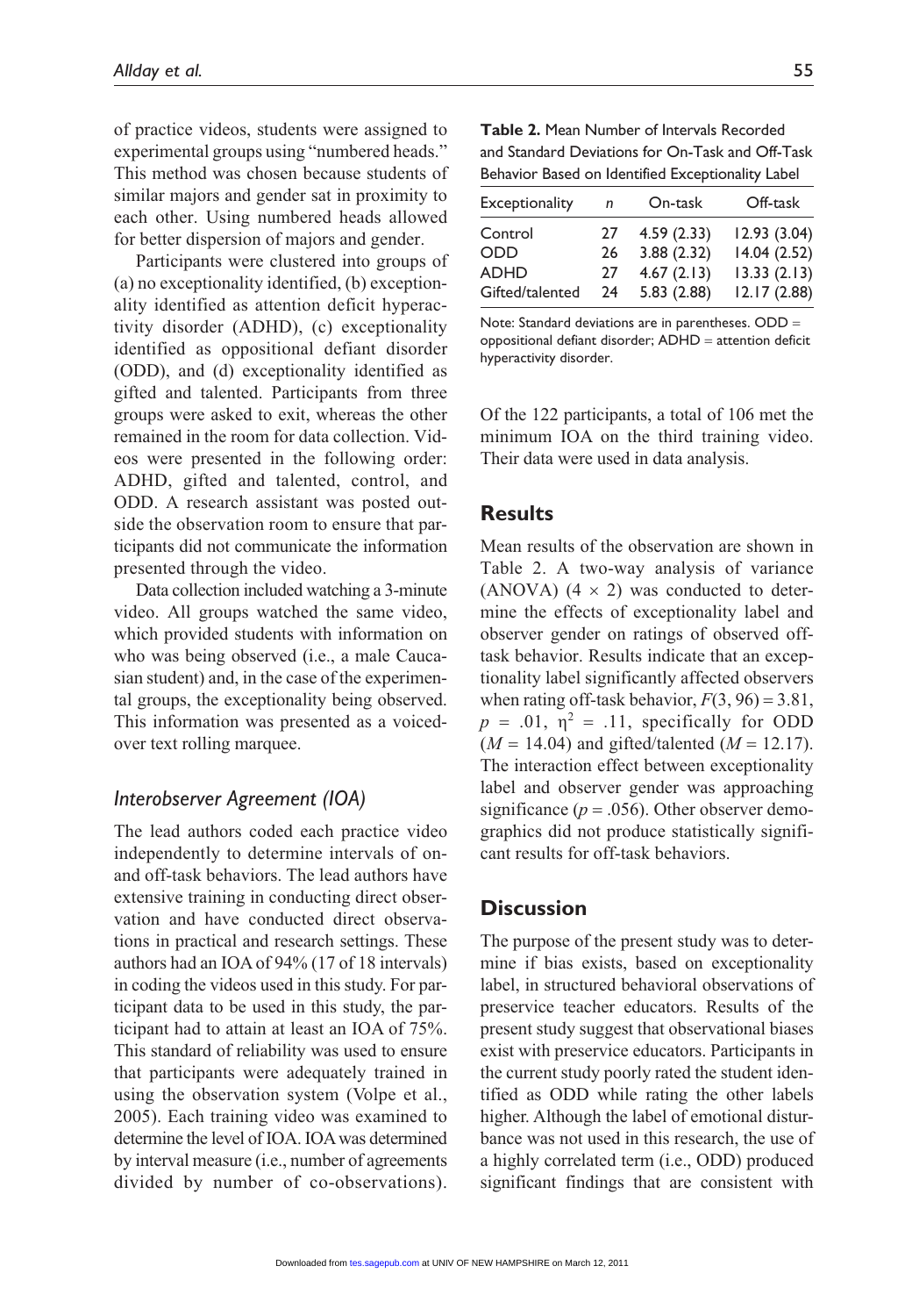prior research (Levin et al., 1982; Ysseldyke & Foster, 1978). One possible rationale for this finding is that observers can be significantly influenced to produce data that are consistent with the expectations that they hold (Rosenthal & Jacobson, 1968). Understanding the differing expectations that observers have for students with exceptionality labels, especially the label of ODD, is beyond the current study's scope, although it is a worthy undertaking for future endeavors. Overall, this study provides a basic view into how preservice teachers perceive different exceptionality labels.

# *Limitations and Further Research*

As with all research, there are limitations within the study. First, the use of a 3-minute observation video may have limited the biasing effect. Since only 18 intervals of data were collected, it is plausible that a stronger effect could be attained by the addition of more intervals. Future studies could conduct the research using a longer video (e.g., 20 minutes), which would increase the number of intervals. A second limitation could be the use of students enrolled in their only special education course. Student perceptions of exceptionality labels may become more positive while taking the class. Further research should attempt to use preservice educators prior to the special education course. In addition, comparisons between preservice and practicing teachers would show if experience affects bias. Third, it is difficult to generalize results of the study due to the use of video for observation purposes. Viewing behavior via video versus live action could produce different results because of additional extraneous variables present in live action observations. Further inquiry should provide participants an opportunity to observe live action within an appropriate educational setting.

#### *Practical Implications*

The use of behavioral observations serves a valuable purpose in that education professionals depend on behavioral observations to assist with diagnoses, functional behavioral assessments,

reevaluations, and determinations of intervention effectiveness. Although observations are both a necessary and significant aspect of the evaluation process, it is always important to remember that potential biasing variables exist, in addition to exceptionality labels. For example, perceptual bias of the observer, observer drift, and student/teacher reactivity to the presence of the observer may alter the accuracy of direct observations (Kazdin, 1978; Skinner, Dittmer, & Howell, 2000). These biasing variables are ever present; therefore, it is important for teacher educators to prepare their students to be aware of biasing variables.

There are several practical exercises that teacher educators can perform that may decrease the effects of biasing during direct observations. Preservice teachers should be provided with opportunities to conduct direct behavioral observations during their training whether in a live, simulated, or video format. These observations should include a diverse set of behaviors, settings, student ethnicities/ gender, and exceptionality labels. Following the observation, preservice educators should be able to discuss and identify potential biasing variables that could have affected their results.

A second exercise that may be useful in decreasing biasing effects is providing preservice teachers with training on how to develop and use operational definitions in direct observations. When students understand the importance of using this definition, this may decrease the influence of the biasing variables. Along with this understanding, it would be useful to employ multiple observers who are unaware of any existing labels to ensure more accurate results. When multiple observers are used, potential biases will be highlighted and observers can recalibrate their operational definition to attempt to remove the biases.

In conclusion, the study of bias is not new to education. There is a wealth of information that has been disseminated to the professional community on issues associated with psychometric testing bias, racial/ethnic biases,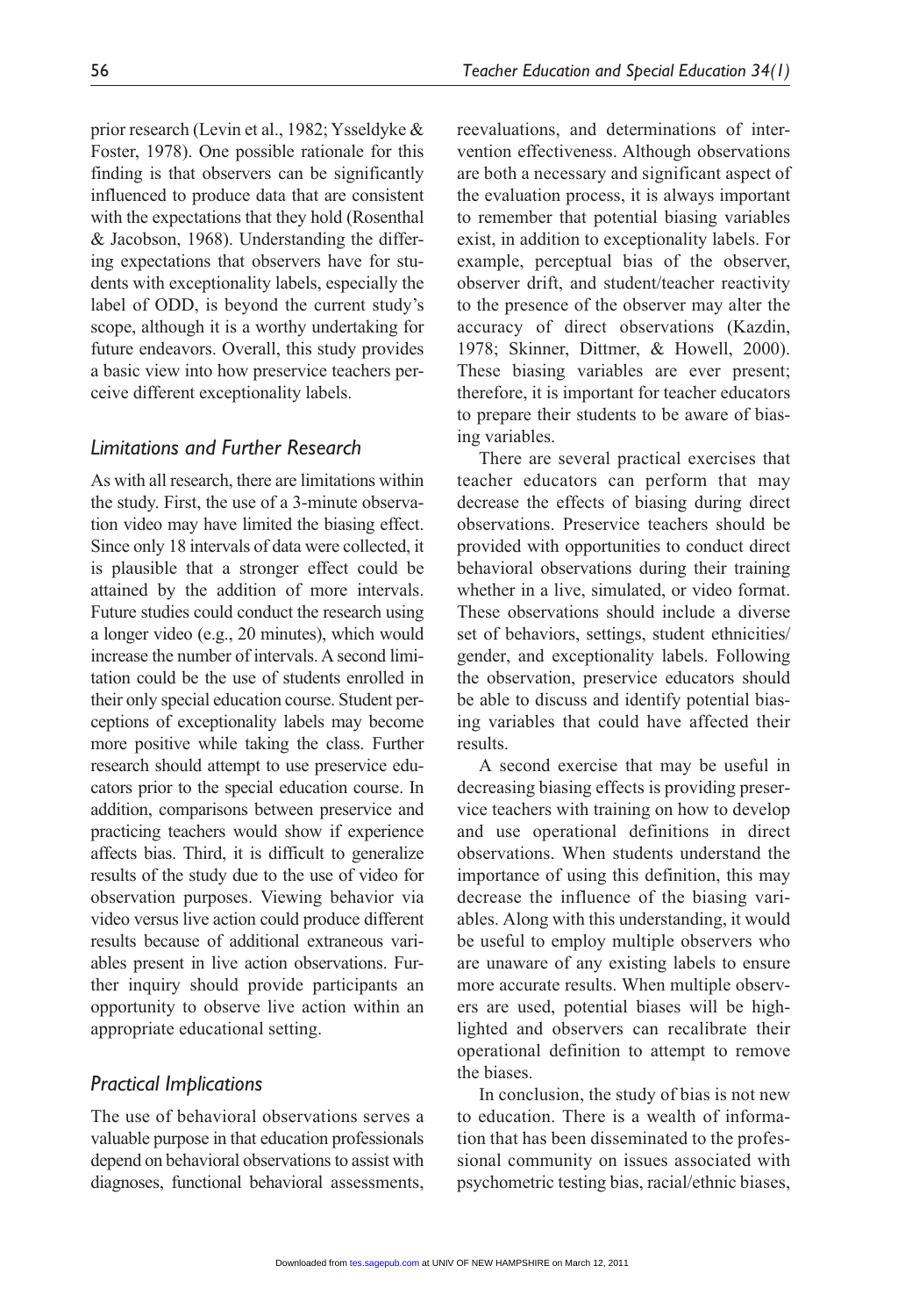and gender biases. Although researchers have established that various biases exist, little research has been conducted on when these biases form in education professionals and the extent to which these biases reach into professional practice. Through the results of the present study, it is clear that there is a bias present during preservice training, specifically when conducting behavioral observations. Helping preservice and practicing education professionals to observe behaviors, not labels, could assist in providing more accurate observations and better services for students who have an exceptionality label.

#### **Declaration of Conflicting Interests**

The author(s) declared no potential conflicts of interests with respect to the authorship and/or publication of this article.

#### **Financial Disclosure/Funding**

The author(s) received no financial support for the research and/or authorship of this article.

#### **References**

- Barkley, R., DuPaul, G., & McMurray, M. (1990). A comprehensive evaluation of attention deficit disorder with and without hyperactivity. *Journal of Consulting and Clinical Psychology*, *58*, 775-789.
- Behets, D. (1993). Systematic observation training for pre-service physical education teachers. *Physical Educator*, *50*, 87-94.
- Brophy, J., & Good, T. (1970). Teachers' communication of differential expectations for children's classroom performance: Some behavioral data. *Journal of Educational Psychology*, *61*(5), 365-374.
- Carroll, C., & Reppucci, N. (1978). Meanings that professionals attach to labels for children. *Journal of Counseling and Clinical Psychology*, *46*, 372-374.
- Cole, D. (1990). The relation of social and academic competence to depressive symptoms in childhood. *Journal of Abnormal Psychology*, *99*, 422-429.
- Cooper, H., Findley, M., & Good, T. (1982). Relations between student achievement and various indexes of teacher expectations. *Journal of Educational Psychology*, *74*(4), 577-579.
- Field, S., Hoffman, A., St. Peter, S., & Sawilowsky, S. (1992). Effects of disability labels on teachers' perceptions of students' self-determination. *Perceptual and Motor Skills*, *75*(3), 931-934.
- Fogel, L., & Nelson, R. (1983). The effects of special education labels on teachers' behavioral observations, checklist scores, and grading of academic work. *Journal of School Psychology*, *21*, 241-251.
- Foster, G., Algozzine, B., & Ysseldyke, J. (1980). Classroom teacher and teacher-in-training susceptibility to stereotypical bias. *Personnel and Guidance Journal*, *59*, 27-30.
- Foster, G., & Ysseldyke, J. (1976). Expectancy and halo effects as a result of artificially induced teacher bias. *Contemporary Educational Psychology*, *1*, 37-45.
- Fox, J., & Stinnett, T. (1996). The effects of labeling bias on prognostic outlook for children as a function of diagnostic label and profession. *Psychology in the Schools*, *33*, 143-152.
- Gillung, T., & Rucker, C. (1977). Labels and teacher expectations. *Exceptional Children*, *43*(7), 464-465.
- Hanley, G., Iwata, B., & McCord, B. (2003). Functional analysis of problem behavior: A review. *Journal of Applied Behavior Analysis*, *36*, 147-185.
- Hintze, J., & Matthews, W. (2004). The generalizability of systematic direct observations across time and setting: A preliminary investigation of the psychometrics of behavioral observation. *School Psychology Review, 33*, 158-170.
- Kazdin, A. (1978). Artifact, bias, and complexity of assessment: The ABCs of reliability. *Journal of Applied Behavior Analysis*, *10*, 141-150.
- Klein, J. (2004). Who is most responsible for gender differences in scholastic achievements: Pupils or teachers? *Educational Research*, *46*, 183-193.
- Lakes, K., & Hoyt, W. (2009). Applications of generalizability theory to clinical child and adolescent research. *Journal of Clinical Child and Adolescent Psychology*, *38*, 144-165.
- Levin, J., Arluke, A., & Smith, M. (1982). The effects of labeling students upon teachers' expectations and intentions. *The Journal of Social Psychology*, *118*, 207-212.